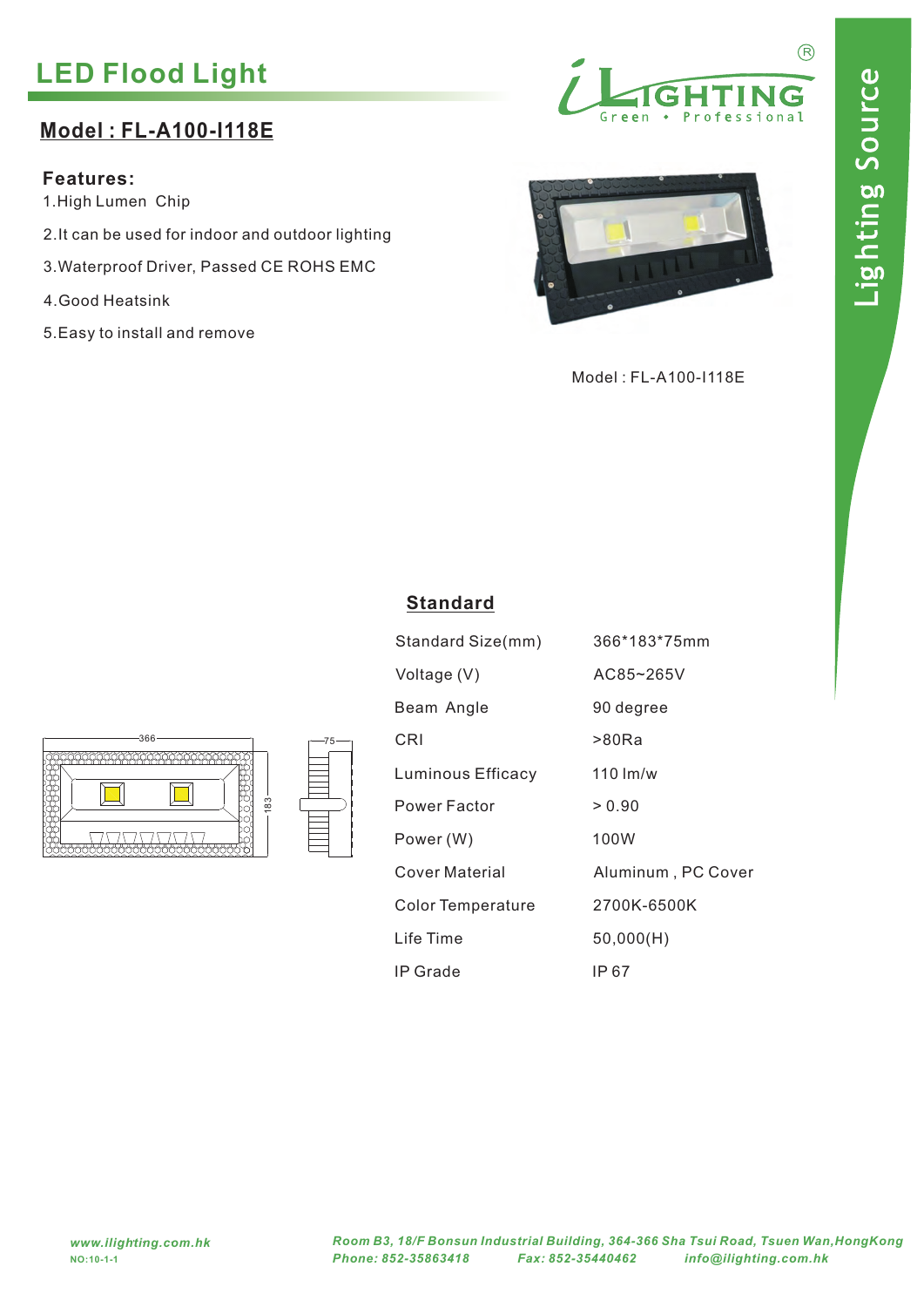# **LED Flood Light**

## **Model : FL-A100-I118B**

#### **Features:**

1.High Lumen Chip

- 2.It can be used for indoor and outdoor lighting
- 3.Waterproof Driver, Passed CE ROHS EMC
- 4.Good Heatsink
- 5.Easy to install and remove





Model : FL-A100-I118B



| tandard |  |  |  |
|---------|--|--|--|
|         |  |  |  |

| Standard Size(mm) | 366*183*75mm       |
|-------------------|--------------------|
| Voltage (V)       | AC85~265V          |
| Beam Angle        | 90 degree          |
| CRI               | >80Ra              |
| Luminous Efficacy | $110 \,$ lm/w      |
| Power Factor      | > 0.90             |
| Power (W)         | 100W               |
| Cover Material    | Aluminum, PC Cover |
| Color Temperature | 2700K-6500K        |
| Life Time         | 50,000(H)          |
| IP Grade          | IP 67              |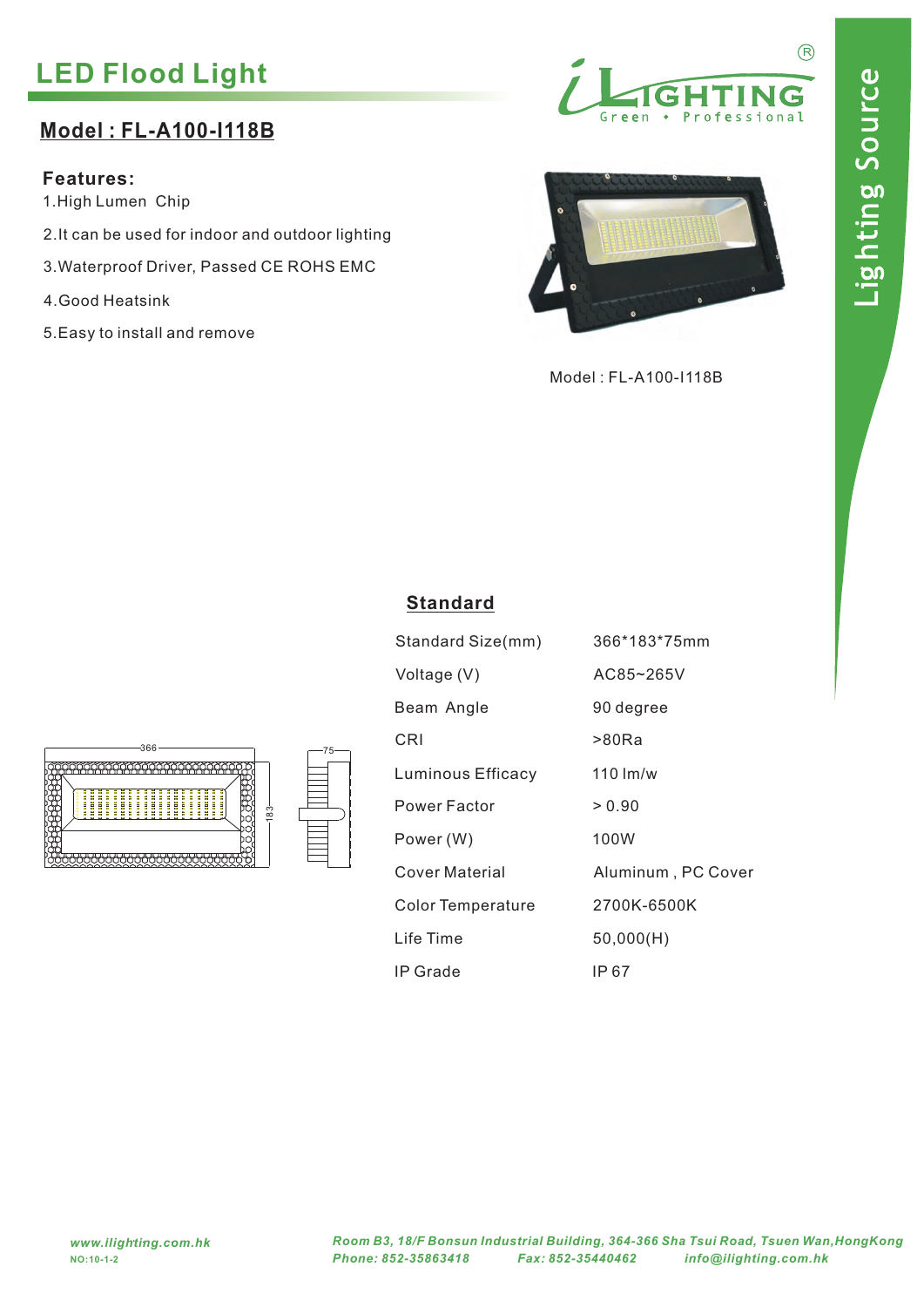# **LED Flood Light**

## **Model : FL-A35-C128B**

### **Features:**

1.High Lumen Chip

- 2.It can be used for indoor and outdoor lighting
- 3.Waterproof Driver, Passed CE ROHS EMC
- 4.Good Heatsink
- 5.Easy to install and remove





Model : FL-A35-I128B



**Standard**

Voltage (V)

Power (W)

# IP Grade IP 66 Standard Size(mm) 229\*229\*61mm Beam Angle 120 degree Power Factor > 0.90 Life Time 50,000(H) Color Temperature 2700K-6500K Cover Material Aluminum , PC Cover AC85~265V 35W



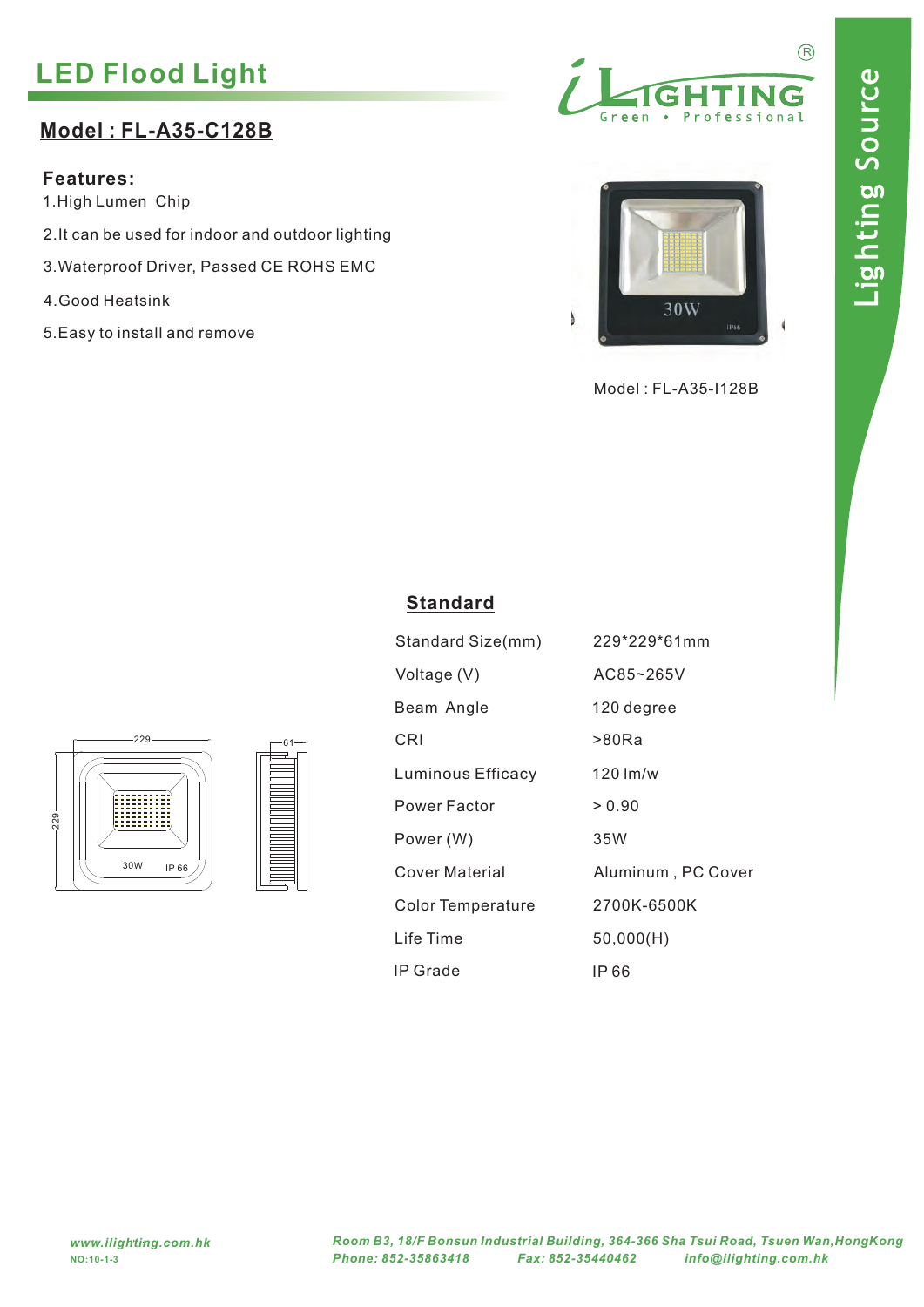# **500W RGB LED Projection Lamp**

### **Model : FL-P500W-S1-RGB-D512**

#### **Features:**

- 1.High Lumen America CREE Chip
- 2.RGB Multiple color for different environment lighting.
- 3. Waterproof Driver, Passed CE ROHS EMC
- 4.The thickest Shell , good Heatsink
- 5.Easy to install and remove



DMX512 Encoder **Standard**





| <b>TGHTING</b> |                |
|----------------|----------------|
| Green          | • Professional |



Model :FL-P500W-S1-RGB-D512

| Standard Size(mm)     | 0479.3*320*390.7mm  |
|-----------------------|---------------------|
| Voltage (V)           | AC85~265V(50-60 Hz) |
| Beam Angle            | 5 degree            |
| CRI                   | >80Ra               |
| Luminous Efficacy     | $80 \, \text{Im/w}$ |
| Color                 | RGB                 |
| Power Factor          | > 0.90              |
| Power (W)             | 500W/RGB            |
| <b>Cover Material</b> | Aluminum, PC Cover  |
| Color Temperature     | 2700K-6500K         |
| Control interface     | <b>DMX512</b>       |
| IP Grade              | IP67                |
| Life Time             | 50,000(H)           |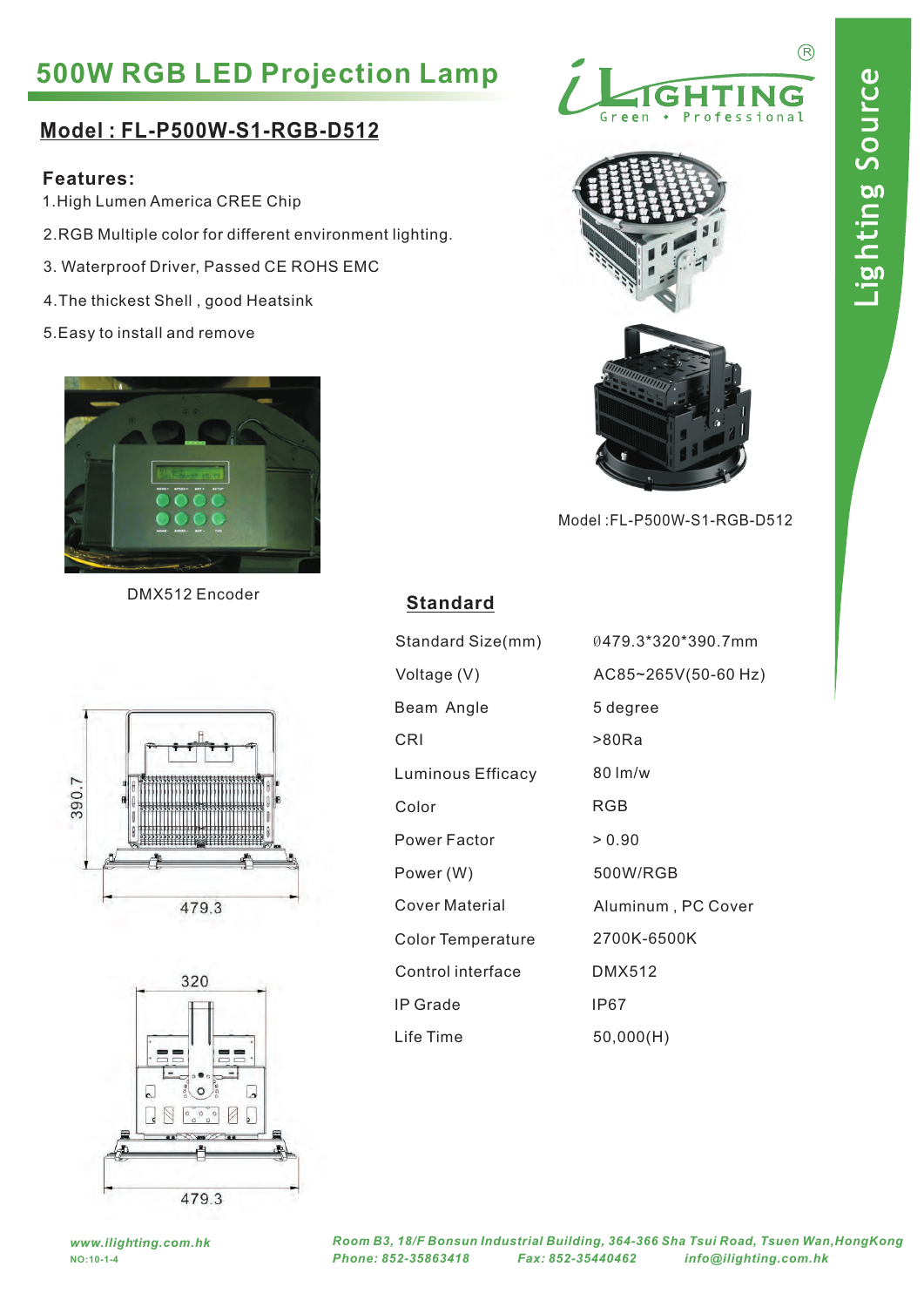# **LED Flood Light**

## **Model : FL-A20-H128E**

**Features:**

1.High Lumen Chip

- 2.It can be used for indoor and outdoor lighting
- 3.Waterproof Driver, Passed CE ROHS EMC
- 4.Good Heatsink
- 5.Easy to install and remove





Model : FL-A20-H128E



| 100- |
|------|
|      |
| ſ    |

| Standard Size(mm)        | 237*200*100mm      |
|--------------------------|--------------------|
| Voltage (V)              | AC85~265V          |
| Beam Angle               | 120 degree         |
| CRI                      | >80Ra              |
| <b>Luminous Efficacy</b> | $120 \,$ lm/w      |
| Power Factor             | > 0.90             |
| Power (W)                | 20W                |
| Cover Material           | Aluminum, PC Cover |
| <b>Color Temperature</b> | 2700K-6500K        |
| Life Time                | 50,000(H)          |
| IP Grade                 | IP 67              |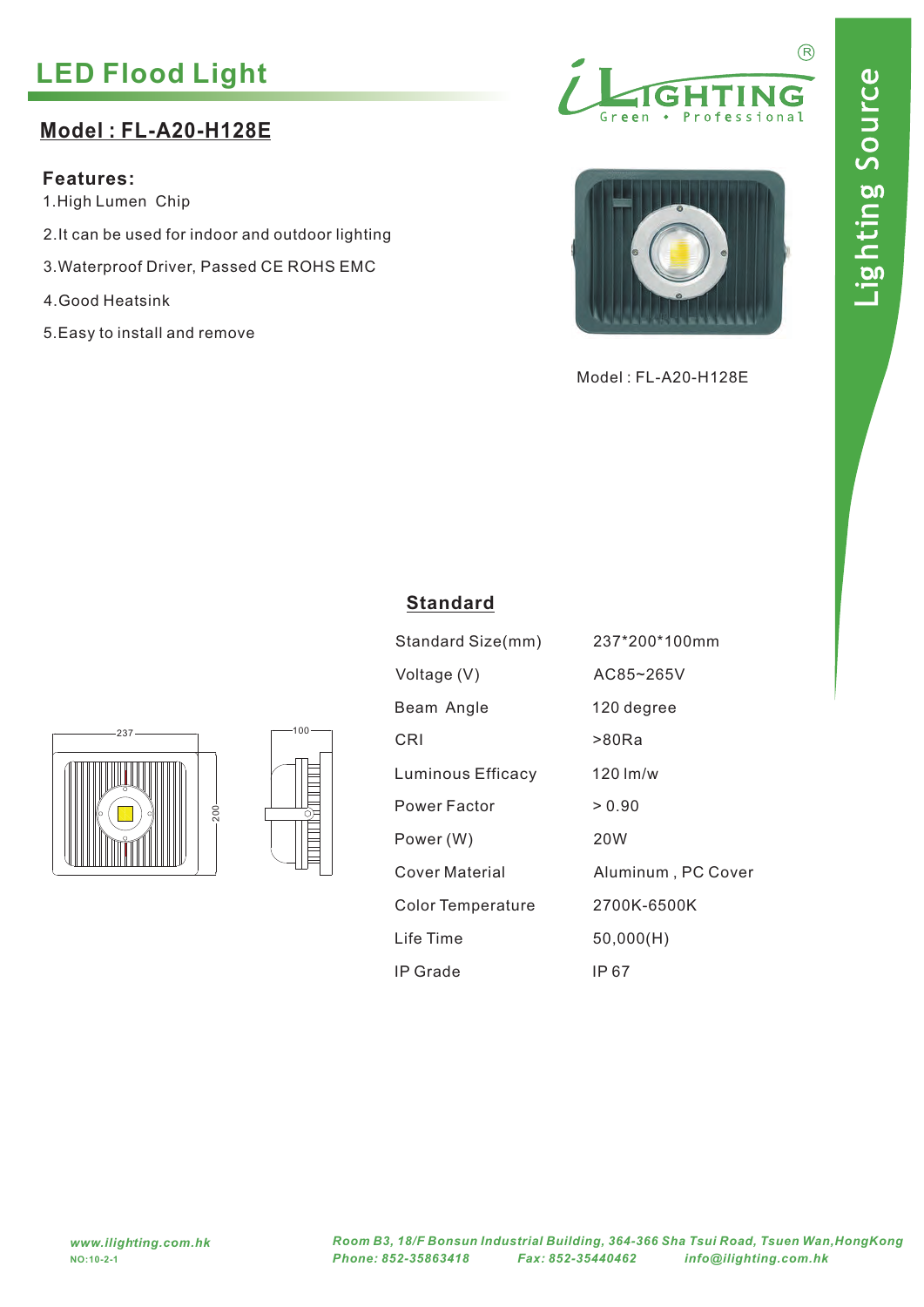# **LED Flood Light**

## **Model : FL-A30-H108E**

**Features:**

1.High Lumen Chip

- 2.It can be used for indoor and outdoor lighting
- 3.Waterproof Driver, Passed CE ROHS EMC
- 4.Good Heatsink
- 5.Easy to install and remove





Model : FL-A30-H108E



| 100- |
|------|
|      |
| ſ    |

| Standard Size(mm)        | 237*200*100mm      |
|--------------------------|--------------------|
| Voltage (V)              | AC85~265V          |
| Beam Angle               | 120 degree         |
| CRI                      | >80Ra              |
| Luminous Efficacy        | $100 \,$ lm/w      |
| Power Factor             | > 0.90             |
| Power (W)                | 30W                |
| Cover Material           | Aluminum, PC Cover |
| <b>Color Temperature</b> | 2700K-6500K        |
| Life Time                | 50,000(H)          |
| IP Grade                 | IP 67              |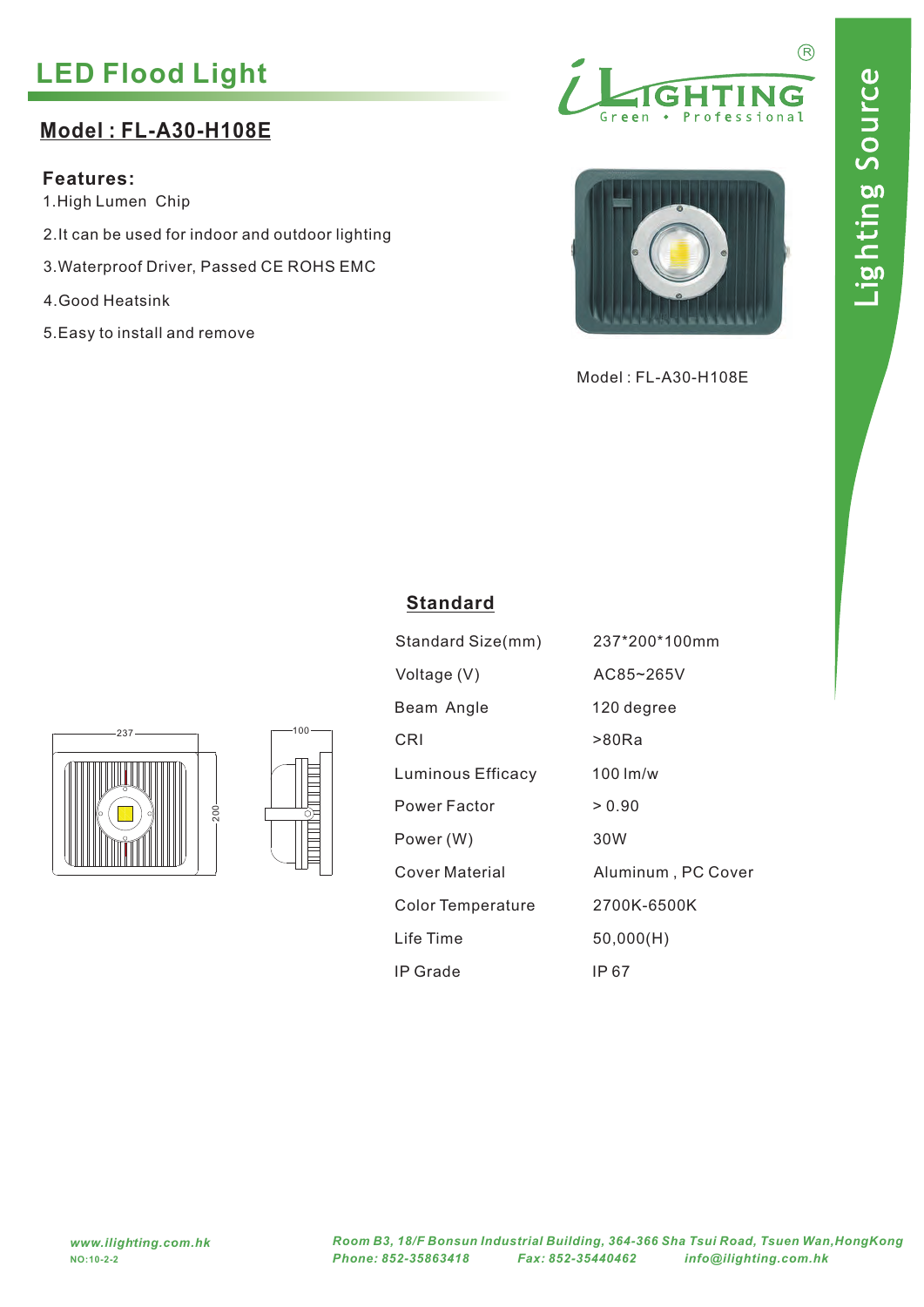# **LED Flood Light**

# **Model : FL-A50-H108E**

**Features:**

1.High Lumen Chip

- 2.It can be used for indoor and outdoor lighting
- 3.Waterproof Driver, Passed CE ROHS EMC
- 4.Good Heatsink
- 5.Easy to install and remove





Model : FL-A50-H108E



| $105 -$ |  |  |
|---------|--|--|
|         |  |  |
| Ć       |  |  |
|         |  |  |

| Standard Size(mm)        | 250*220*105mm      |
|--------------------------|--------------------|
| Voltage (V)              | AC85~265V          |
| Beam Angle               | 120 degree         |
| CRI                      | >80Ra              |
| <b>Luminous Efficacy</b> | $100 \,$ lm/w      |
| Power Factor             | > 0.90             |
| Power (W)                | 50W                |
| Cover Material           | Aluminum, PC Cover |
| <b>Color Temperature</b> | 2700K-6500K        |
| Life Time                | 50,000(H)          |
| IP Grade                 | IP 67              |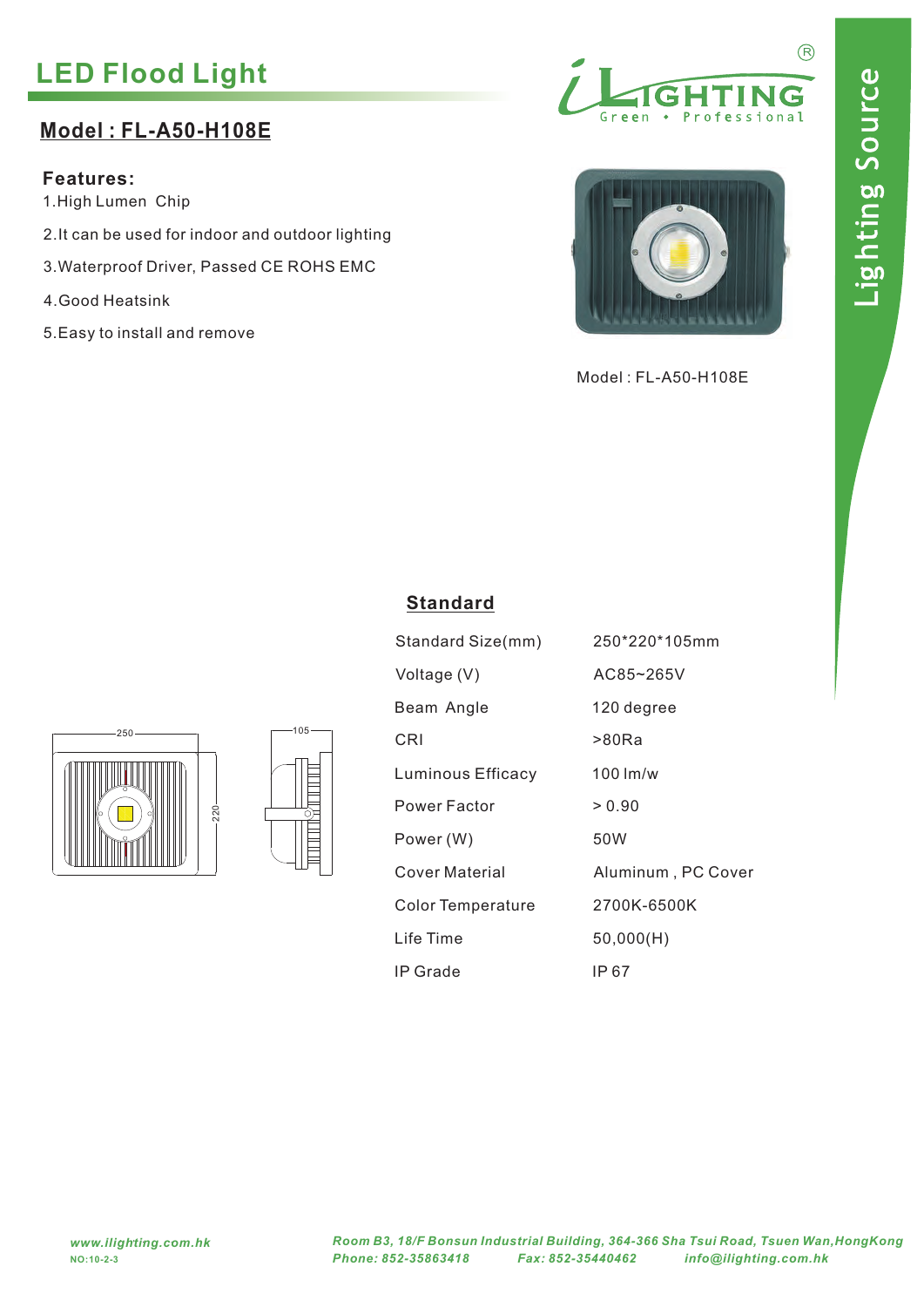# **LED Flood Light**

## **Model : FL-A50-H118E**

**Features:**

1.High Lumen Chip

- 2.It can be used for indoor and outdoor lighting
- 3.Waterproof Driver, Passed CE ROHS EMC
- 4.Good Heatsink
- 5.Easy to install and remove





Model : FL-A50-H118E





| Standard Size(mm)        | 250*220*105mm      |
|--------------------------|--------------------|
| Voltage (V)              | AC85~265V          |
| Beam Angle               | 120 degree         |
| CRI                      | >80Ra              |
| Luminous Efficacy        | $110 \,$ lm/w      |
| Power Factor             | > 0.90             |
| Power (W)                | 50W                |
| Cover Material           | Aluminum, PC Cover |
| <b>Color Temperature</b> | 2700K-6500K        |
| Life Time                | 50,000(H)          |
| IP Grade                 | IP 65              |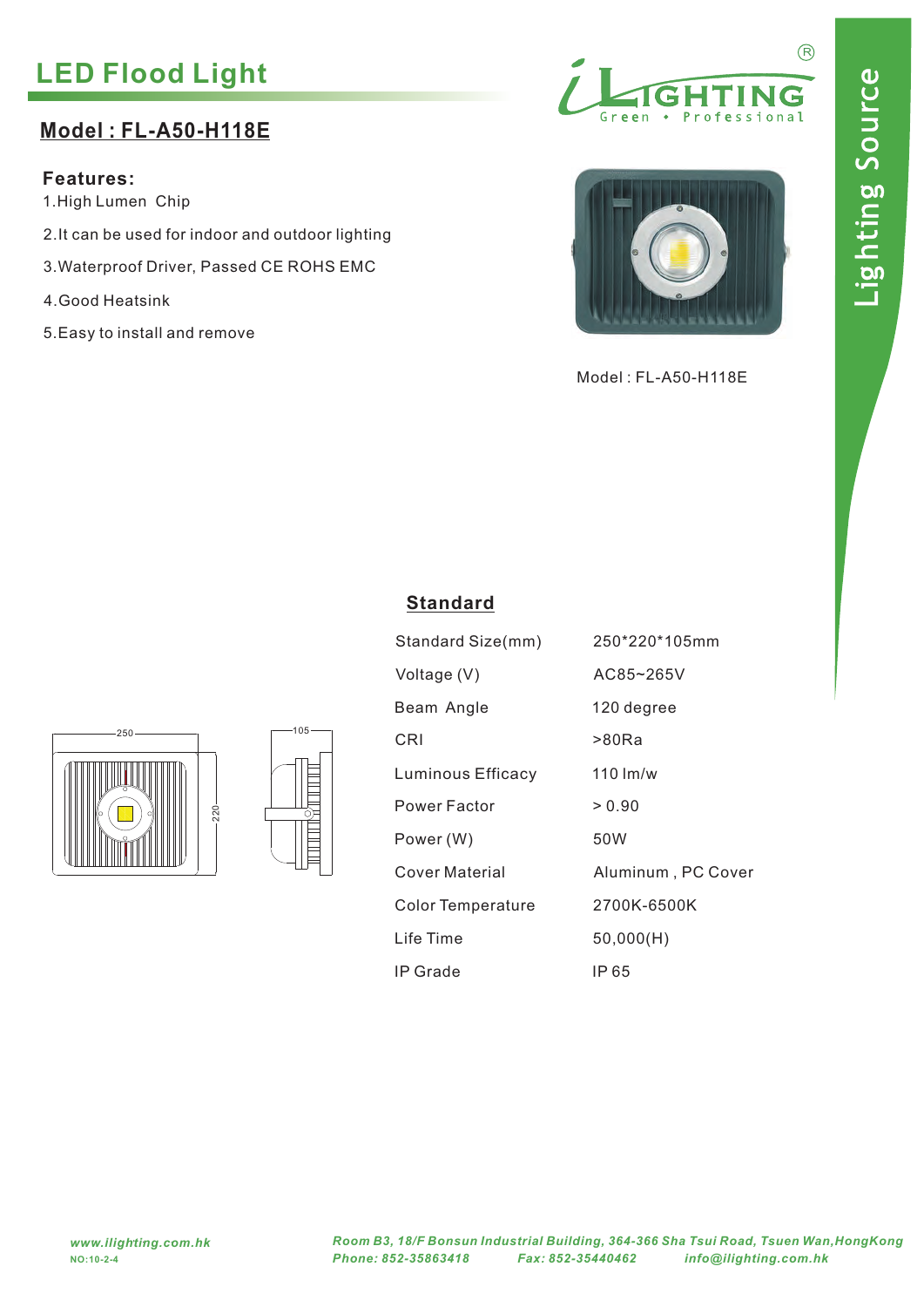# **LED Flood Light**

## **Model : FL-A100-H118E**

### **Features:**

1.High Lumen Chip

- 2.It can be used for indoor and outdoor lighting
- 3.Waterproof Driver, Passed CE ROHS EMC
- 4.Good Heatsink
- 5.Easy to install and remove





Model : FL-A100-H118E



| $-200 -$ |
|----------|
|          |

| Standard Size(mm)        | 450*310*200mm      |
|--------------------------|--------------------|
| Voltage (V)              | AC85~265V          |
| Beam Angle               | 120 degree         |
| CRI                      | >80Ra              |
| Luminous Efficacy        | $110 \,$ lm/w      |
| Power Factor             | > 0.90             |
| Power (W)                | 100W               |
| Cover Material           | Aluminum, PC Cover |
| <b>Color Temperature</b> | 2700K-6500K        |
| Life Time                | 50,000(H)          |
| IP Grade                 | IP 65              |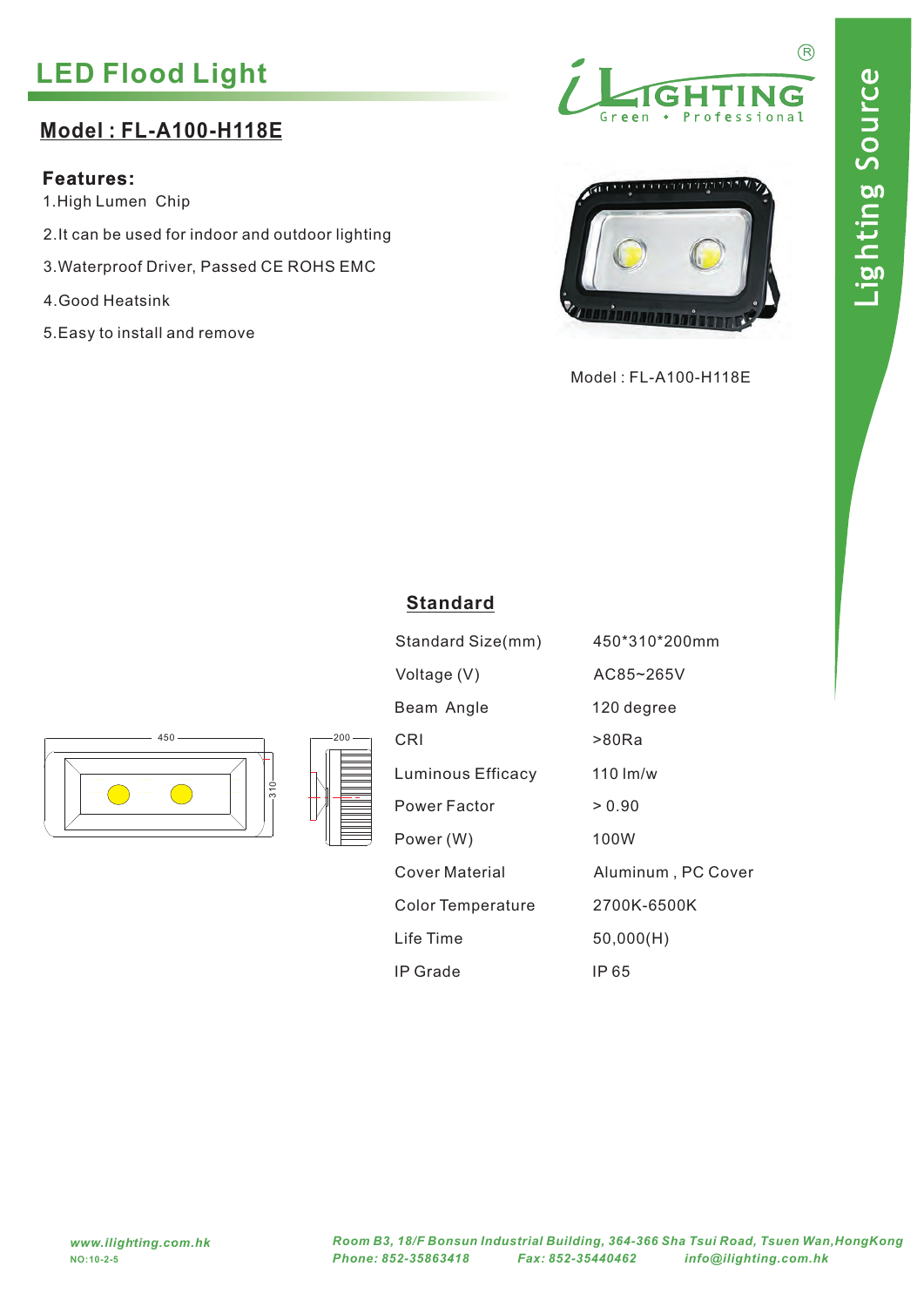# **LED Flood Light**

5. $\mathsf E$ asy to install and remove  $\mathsf v$ e

**Features:**  $1.$  $4.6$ 



 $\Box$  200

310

3.Waterproof Driver, Passed CE ROHS EMC 2.It can be used for induced for induced for induced for induced  $\frac{1}{2}$  and outdoor lighting





Model : FL-A150-H128E

| Standard Size(mm)        | 430*310*200mm      |
|--------------------------|--------------------|
| Voltage (V)              | AC85~265V          |
| Beam Angle               | 120 degree         |
| CRI                      | >80Ra              |
| Luminous Efficacy        | $120 \,$ lm/w      |
| Power Factor             | > 0.90             |
| Power (W)                | 150W               |
| Cover Material           | Aluminum, PC Cover |
| <b>Color Temperature</b> | 2700K-6500K        |
| Life Time                | 50,000(H)          |
| IP Grade                 | IP 65              |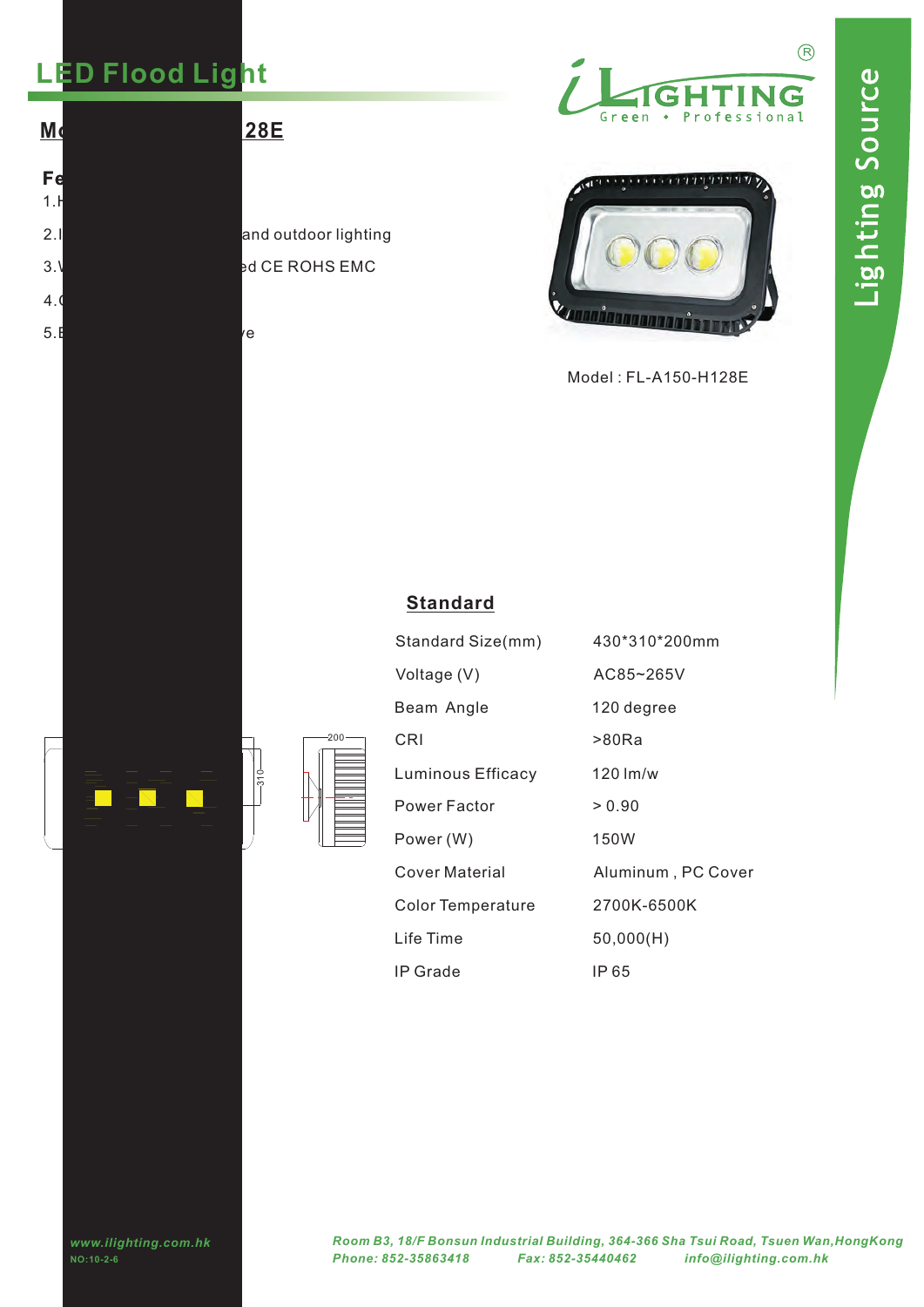# **LED Flood Light**

## **Model : FL-A200-H108E**

### **Features:**

1.High Lumen Chip

- 2.It can be used for indoor and outdoor lighting
- 3.Waterproof Driver, Passed CE ROHS EMC
- 4.Good Heatsink
- 5.Easy to install and remove





Model : FL-A200-H108E



| Standard Size(mm)        | 510*320*200mm      |
|--------------------------|--------------------|
| Voltage (V)              | AC85~265V          |
| Beam Angle               | 120 degree         |
| CRI                      | >80Ra              |
| Luminous Efficacy        | $100 \,$ lm/w      |
| Power Factor             | > 0.90             |
| Power (W)                | 200W               |
| Cover Material           | Aluminum, PC Cover |
| <b>Color Temperature</b> | 2700K-6500K        |
| Life Time                | 50,000(H)          |
| IP Grade                 | IP 65              |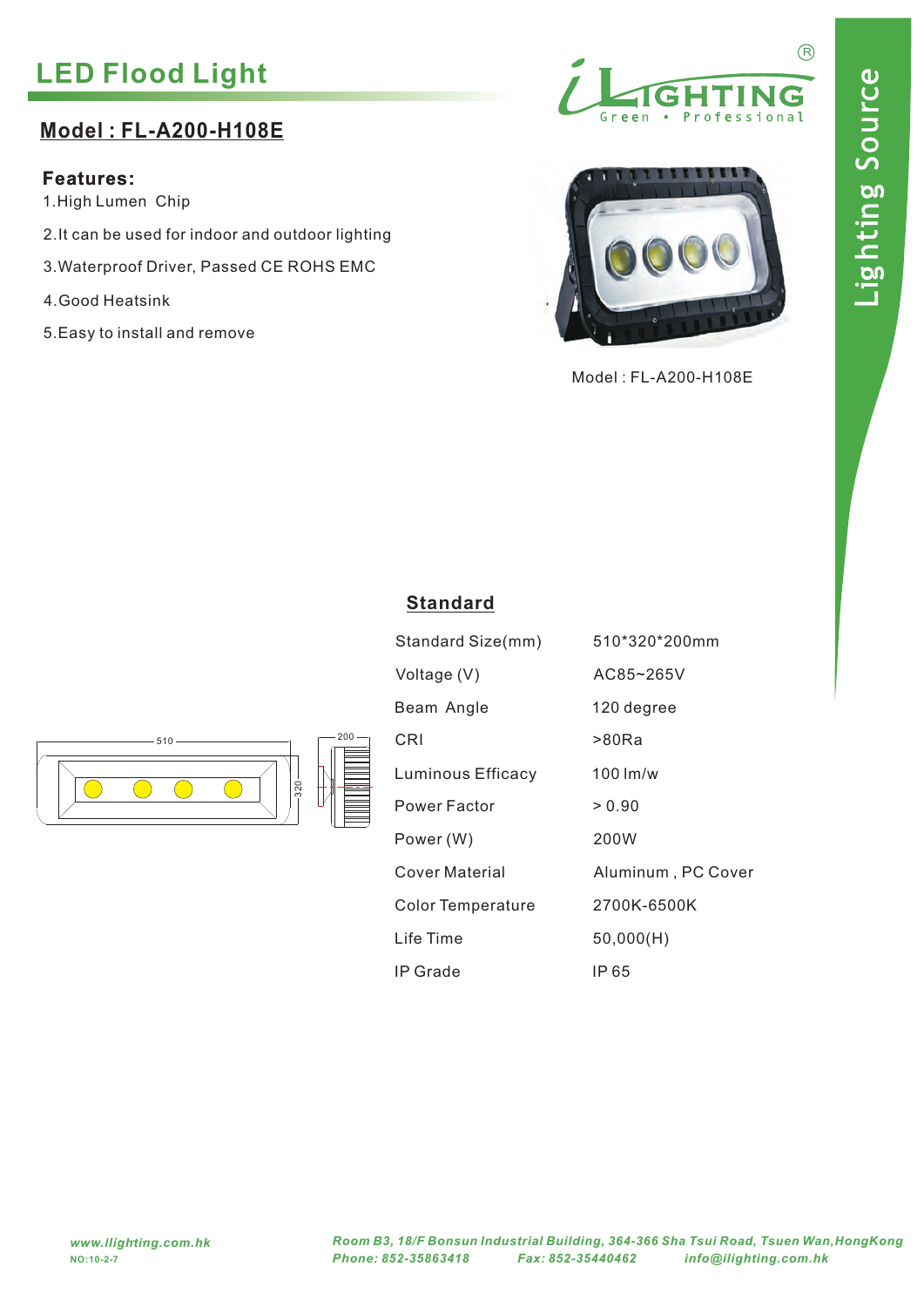# **LED Flood Light**

### **Model : FL-A250-H108E**

#### **Features:**

1.High Lumen Chip

- 2.It can be used for indoor and outdoor lighting
- 3.Waterproof Driver, Passed CE ROHS EMC
- 4.Good Heatsink
- 5.Easy to install and remove





Model : FL-A250-H108E



| Standard Size(mm)        | 650*320*200mm      |
|--------------------------|--------------------|
| Voltage (V)              | AC85~265V          |
| Beam Angle               | 120 degree         |
| CRI                      | >80Ra              |
| <b>Luminous Efficacy</b> | $100 \,$ lm/w      |
| Power Factor             | > 0.90             |
| Power (W)                | 250W               |
| Cover Material           | Aluminum, PC Cover |
| <b>Color Temperature</b> | 2700K-6500K        |
| Life Time                | 50,000(H)          |
| IP Grade                 | IP 65              |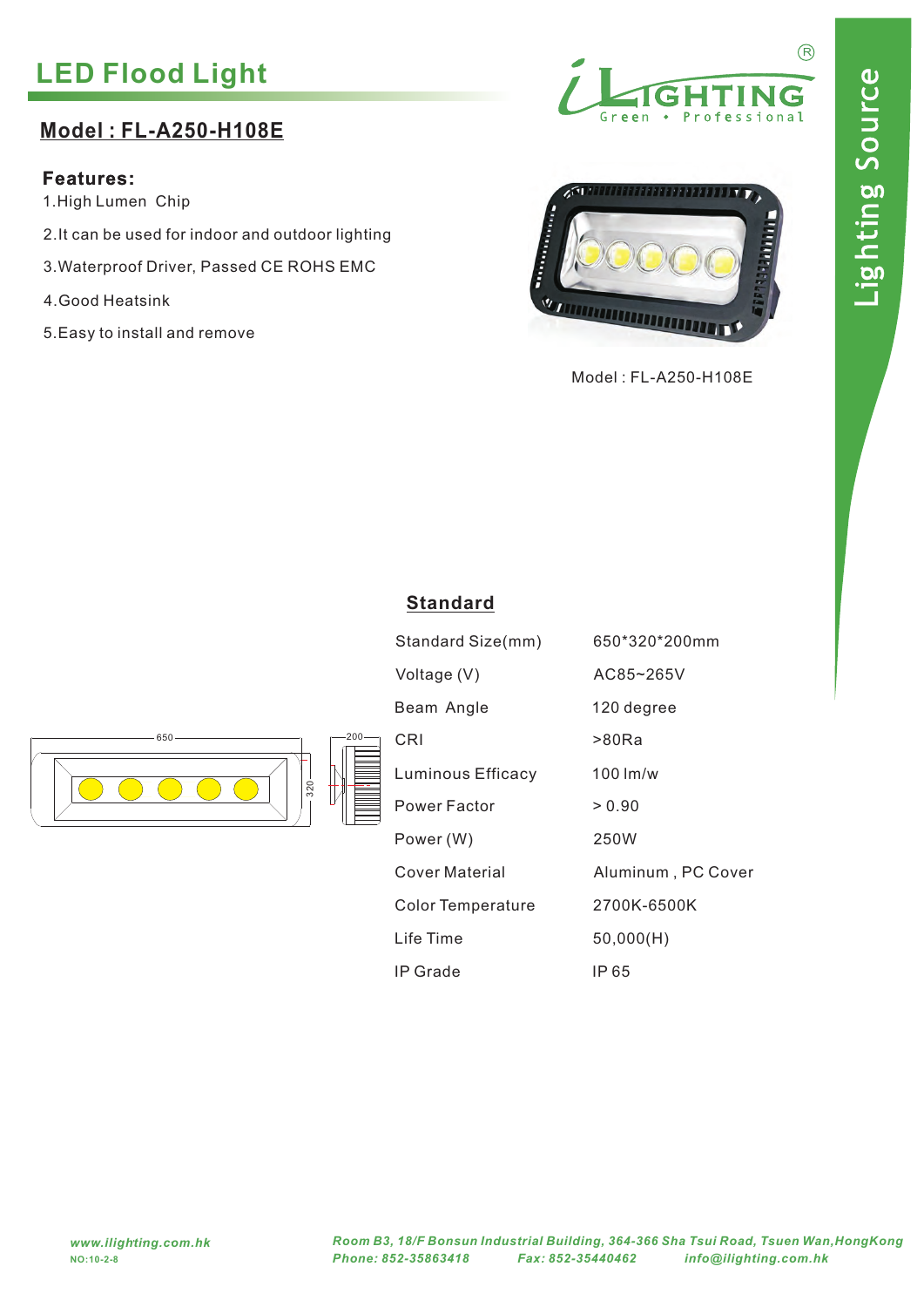# **LED Flood Light**

### **Model : FL-A300-H108E**

### **Features:**

1.High Lumen Chip

- 2.It can be used for indoor and outdoor lighting
- 3.Waterproof Driver, Passed CE ROHS EMC
- 4.Good Heatsink
- 5.Easy to install and remove





Model : FL-A300-H108E





| Standard Size(mm)        | 740*320*200mm      |
|--------------------------|--------------------|
| Voltage (V)              | AC85~265V          |
| Beam Angle               | 120 degree         |
| CRI                      | >80Ra              |
| <b>Luminous Efficacy</b> | $100 \,$ lm/w      |
| Power Factor             | > 0.90             |
| Power (W)                | 300W               |
| Cover Material           | Aluminum, PC Cover |
| <b>Color Temperature</b> | 2700K-6500K        |
| Life Time                | 50,000(H)          |
| IP Grade                 | IP 65              |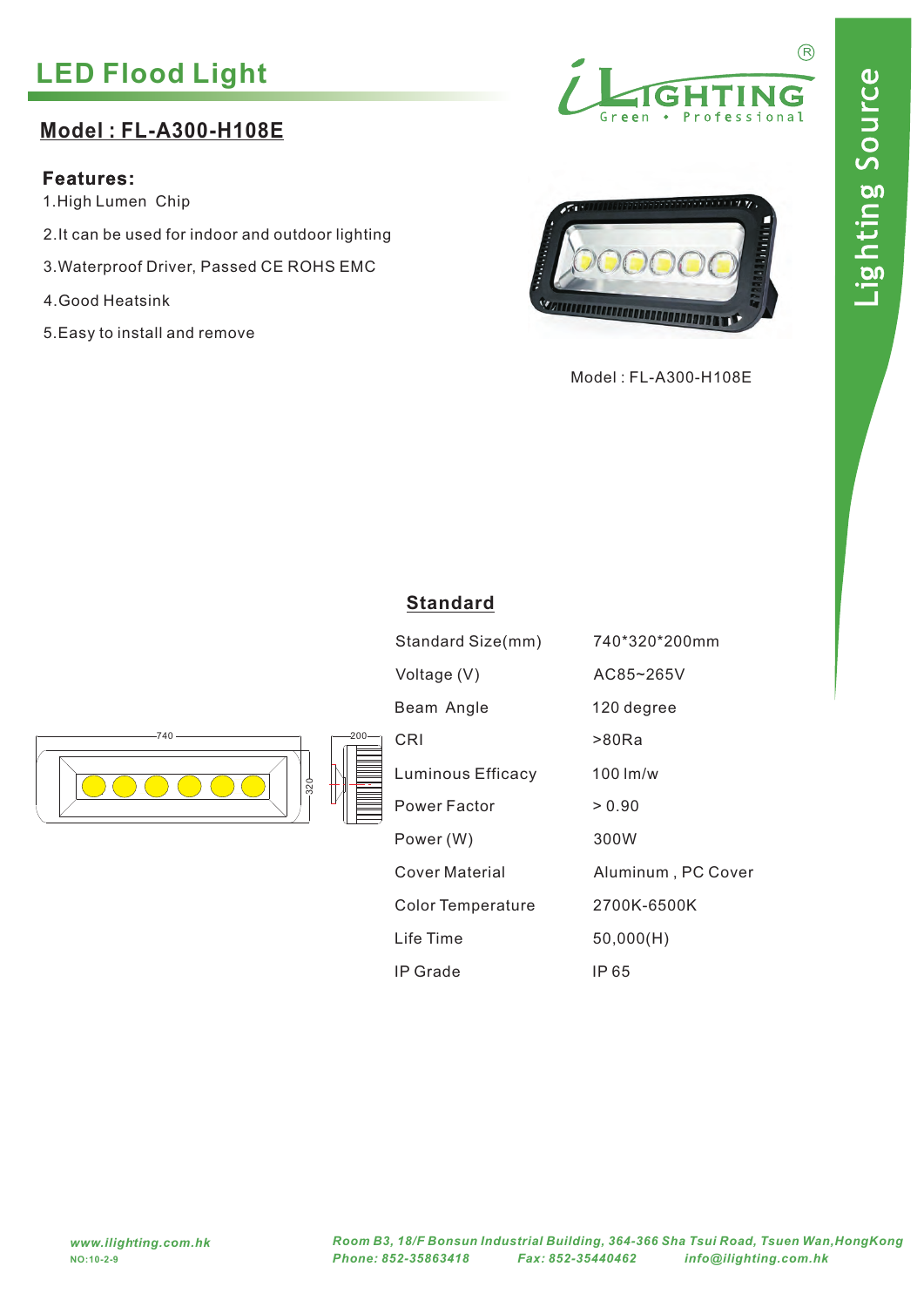# **LED Flood Light**

### **Model : FL-A100-K108E**

### **Features:**

1.High Lumen Chip

- 2.It can be used for indoor and outdoor lighting
- 3.Waterproof Driver, Passed CE ROHS EMC
- 4.Good Heatsink
- 5.Easy to install and remove





Model : FL-A100-K108E





| Standard Size(mm)        | 420*380*125mm      |
|--------------------------|--------------------|
| Voltage (V)              | AC85~265V          |
| Beam Angle               | 120 degree         |
| CRI                      | >80Ra              |
| Luminous Efficacy        | $100 \,$ lm/w      |
| Power Factor             | > 0.90             |
| Power (W)                | 100W               |
| Cover Material           | Aluminum, PC Cover |
| <b>Color Temperature</b> | 2700K-6500K        |
| Life Time                | 50,000(H)          |
| IP Grade                 | IP 65              |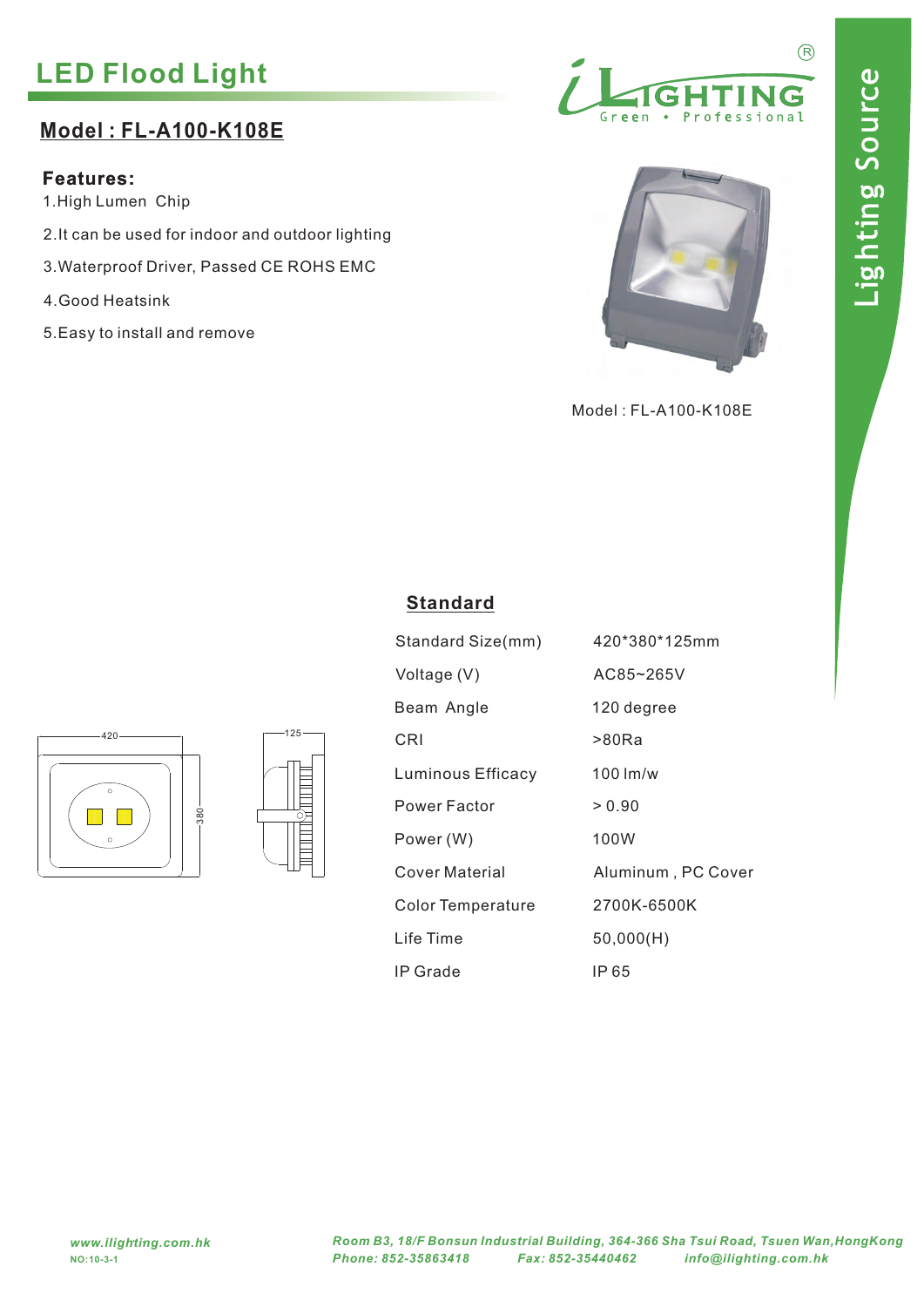# **LED Flood Light**

**Features:**  $1.$  $4.6$ 



# 2.It can be used for induced for induced for induced for induced  $\frac{1}{2}$  and outdoor lighting





| 3.\<br>4.<br>5.∎ |                                   | иe     | ed CE ROHS EMC |                                                                                        |                      |            |
|------------------|-----------------------------------|--------|----------------|----------------------------------------------------------------------------------------|----------------------|------------|
|                  |                                   |        |                |                                                                                        | Model: FL-A150-L108E |            |
|                  |                                   |        |                | <b>Standard</b>                                                                        |                      |            |
|                  |                                   |        |                | Standard Size(mm)                                                                      | 430*310*200mm        |            |
|                  |                                   |        |                | Voltage (V)                                                                            | AC85~265V            |            |
|                  |                                   |        |                | Beam Angle                                                                             | 120 degree           |            |
|                  |                                   |        | $-200 -$       | CRI                                                                                    | >80Ra                |            |
|                  |                                   | $-310$ |                | Luminous Efficacy                                                                      | 100 lm/w             |            |
|                  |                                   |        |                | <b>Power Factor</b>                                                                    | > 0.90               |            |
|                  |                                   |        |                | Power (W)                                                                              | 150W                 |            |
|                  |                                   |        |                | <b>Cover Material</b>                                                                  | Aluminum, PC Cover   |            |
|                  |                                   |        |                | <b>Color Temperature</b>                                                               | 2700K-6500K          |            |
|                  |                                   |        |                | Life Time                                                                              | 50,000(H)            |            |
|                  |                                   |        |                | IP Grade                                                                               | IP 65                |            |
|                  |                                   |        |                |                                                                                        |                      |            |
|                  |                                   |        |                |                                                                                        |                      |            |
|                  | www.ilighting.com.hk<br>NO:10-4-1 |        |                | Room B3, 18/F Bonsun Industrial Building, 364-366 Sha Tsui Road<br>Phone: 852-35863418 | Fax: 852-35440462    | info@iligh |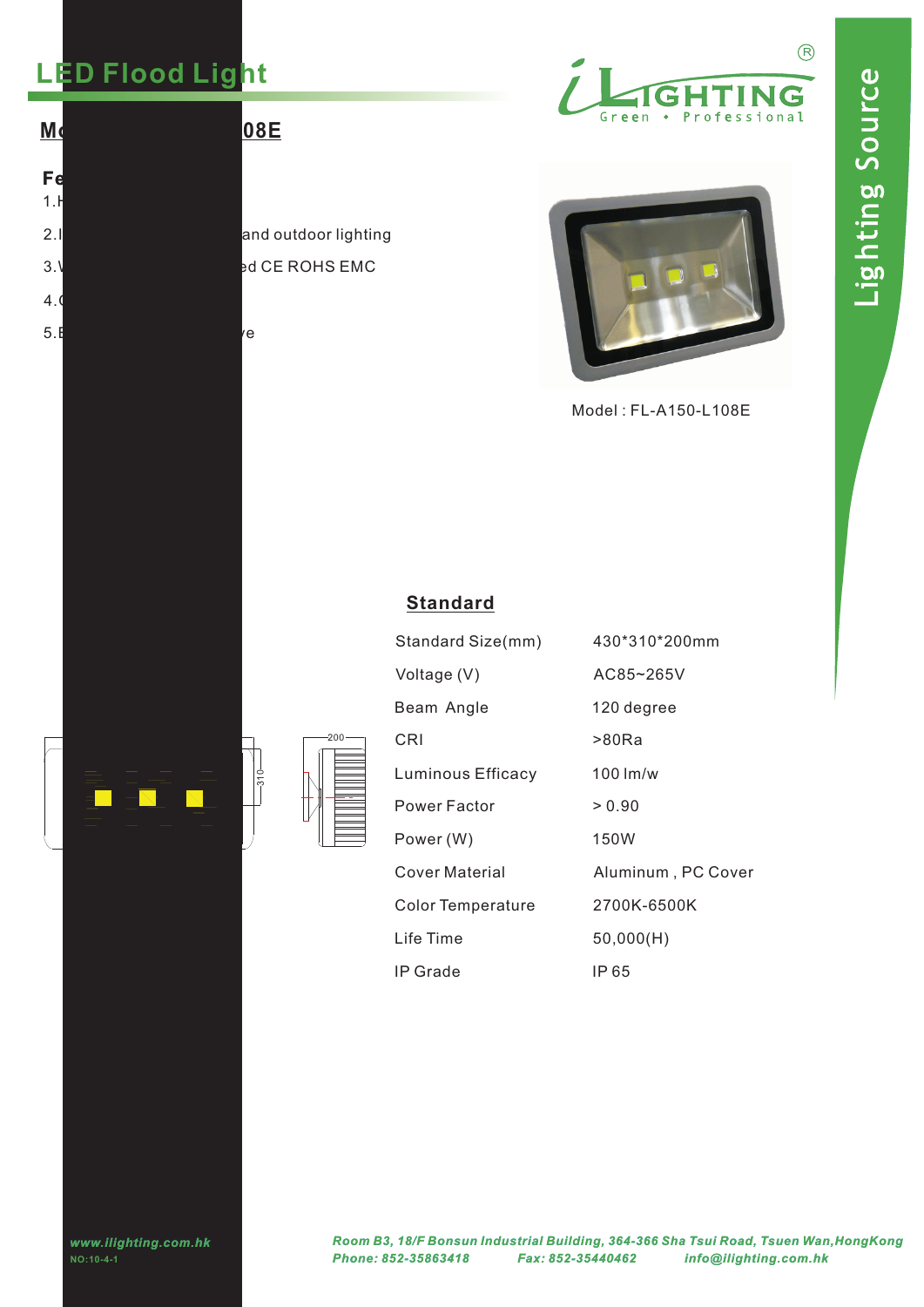R

# **LED Flood Light**

### **Model : FL-A280-L108E**

### **Features:**

1.High Lumen Chip

- 2.It can be used for indoor and outdoor lighting
- 3.Waterproof Driver, Passed CE ROHS EMC
- 4.Good Heatsink
- 5.Easy to install and remove





Model : FL-A280-L108E



| Standard Size(mm)        | 590*335*200mm      |
|--------------------------|--------------------|
| Voltage (V)              | AC85~265V          |
| Beam Angle               | 120 degree         |
| CRI                      | >80Ra              |
| Luminous Efficacy        | $100 \,$ lm/w      |
| Power Factor             | > 0.90             |
| Power (W)                | 280W               |
| Cover Material           | Aluminum, PC Cover |
| <b>Color Temperature</b> | 2700K-6500K        |
| Life Time                | 50,000(H)          |
| IP Grade                 | IP 65              |